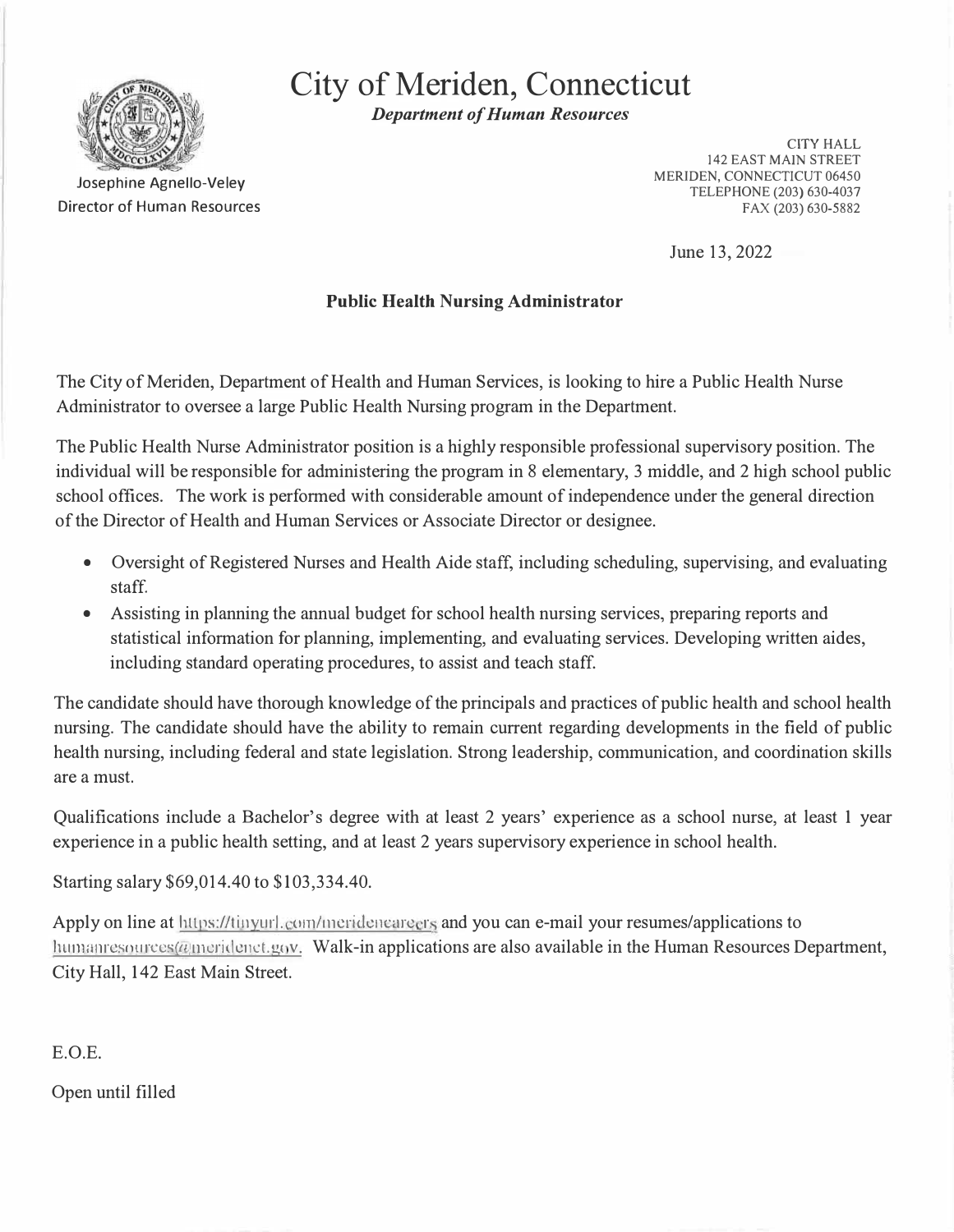

### **City of Meriden**

## **Department of Health & Human Services**

### **Public Health Nursing Administrator**

### Hours Per Week: 40 hours per week

**Union: Supervisors** 

### **NATURE OF WORK**

This is a professional supervisory position responsible for administering a comprehensive Public Health Nursing program in public and parochial school clinics and at the Health and Human Services Department Clinic. Primary functions include oversight of the school nursing program and supervise staff that work in the Health and Human Services Clinic. Work is performed with considerable amount of independence under the general direction of the Director of Health and Human Services or Associate Director or designee.

#### **EXAMPLES OF WORK**

Coordinates and implements all school health programs and supervises personnel including on site audits, consultation by phone or in person.

Provides guidance for Clinic activities and services. Conducts periodic reviews and audits of Clinic services for quality assurance.

Assists in planning the annual budget for school health nursing services and recommends purchasing of equipment and materials.

Determines staff needs by evaluating the adequacy of existing services and programs in various areas; researches the need for new services.

Conducts staff meetings to explain policies and review procedures and provides orientations for new personnel.

Develops a system for efficient management of nursing programs including maintenance of supplies and equipment.

Develops written aides, including standard operating procedures, to assist and teach staff regarding programs and nursing practices.